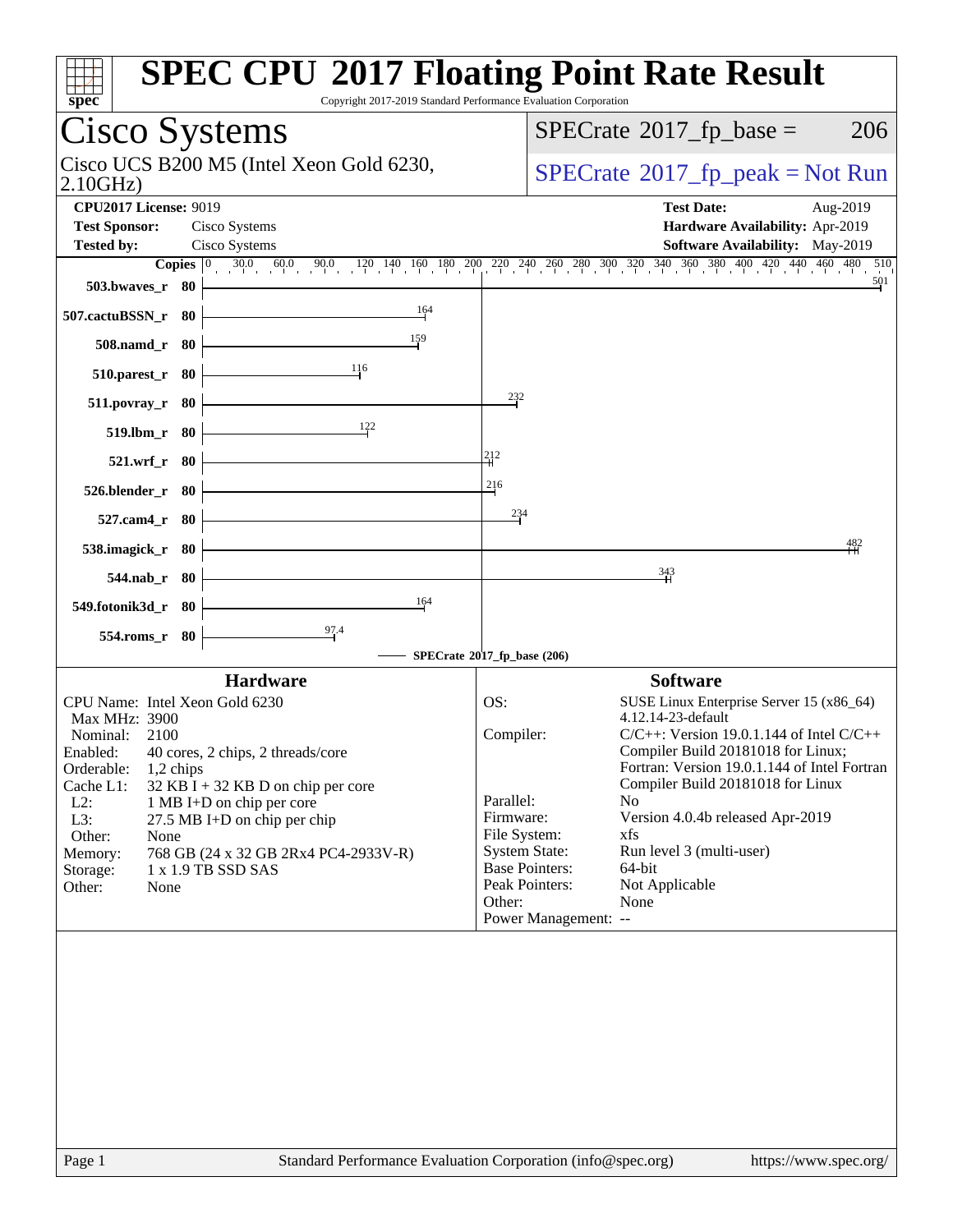

Copyright 2017-2019 Standard Performance Evaluation Corporation

### Cisco Systems

2.10GHz) Cisco UCS B200 M5 (Intel Xeon Gold 6230,  $SPECTR = SPECrate@2017_fp\_peak = Not Run$  $SPECTR = SPECrate@2017_fp\_peak = Not Run$  $SPECTR = SPECrate@2017_fp\_peak = Not Run$ 

 $SPECTate$ <sup>®</sup>[2017\\_fp\\_base =](http://www.spec.org/auto/cpu2017/Docs/result-fields.html#SPECrate2017fpbase) 206

**[CPU2017 License:](http://www.spec.org/auto/cpu2017/Docs/result-fields.html#CPU2017License)** 9019 **[Test Date:](http://www.spec.org/auto/cpu2017/Docs/result-fields.html#TestDate)** Aug-2019 **[Test Sponsor:](http://www.spec.org/auto/cpu2017/Docs/result-fields.html#TestSponsor)** Cisco Systems **[Hardware Availability:](http://www.spec.org/auto/cpu2017/Docs/result-fields.html#HardwareAvailability)** Apr-2019 **[Tested by:](http://www.spec.org/auto/cpu2017/Docs/result-fields.html#Testedby)** Cisco Systems **[Software Availability:](http://www.spec.org/auto/cpu2017/Docs/result-fields.html#SoftwareAvailability)** May-2019

#### **[Results Table](http://www.spec.org/auto/cpu2017/Docs/result-fields.html#ResultsTable)**

|                                               | <b>Base</b>   |                |                |                |            | <b>Peak</b>    |       |               |                |              |                |              |                |              |
|-----------------------------------------------|---------------|----------------|----------------|----------------|------------|----------------|-------|---------------|----------------|--------------|----------------|--------------|----------------|--------------|
| <b>Benchmark</b>                              | <b>Copies</b> | <b>Seconds</b> | Ratio          | <b>Seconds</b> | Ratio      | <b>Seconds</b> | Ratio | <b>Copies</b> | <b>Seconds</b> | <b>Ratio</b> | <b>Seconds</b> | <b>Ratio</b> | <b>Seconds</b> | <b>Ratio</b> |
| 503.bwayes_r                                  | 80            | 1601           | 501            | 1602           | 501        | 1601           | 501   |               |                |              |                |              |                |              |
| 507.cactuBSSN r                               | 80            | 617            | 164            | 616            | 164        | 617            | 164   |               |                |              |                |              |                |              |
| 508.namd_r                                    | 80            | 477            | <b>159</b>     | 477            | 159        | 479            | 159   |               |                |              |                |              |                |              |
| 510.parest_r                                  | 80            | 1808           | 116            | 1806           | <u>116</u> | 1804           | 116   |               |                |              |                |              |                |              |
| 511.povray_r                                  | 80            | 806            | 232            | 806            | 232        | 805            | 232   |               |                |              |                |              |                |              |
| $519.$ lbm_r                                  | 80            | 693            | 122            | 692            | 122        | 692            | 122   |               |                |              |                |              |                |              |
| $521.wrf$ r                                   | 80            | 847            | 212            | 847            | 212        | 838            | 214   |               |                |              |                |              |                |              |
| 526.blender r                                 | 80            | 564            | 216            | 565            | 216        | 565            | 216   |               |                |              |                |              |                |              |
| $527$ .cam $4r$                               | 80            | 596            | 235            | 598            | 234        | 598            | 234   |               |                |              |                |              |                |              |
| 538.imagick_r                                 | 80            | 411            | 484            | 416            | 478        | 413            | 482   |               |                |              |                |              |                |              |
| $544$ .nab_r                                  | 80            | <u>392</u>     | 343            | 390            | 346        | 394            | 342   |               |                |              |                |              |                |              |
| 549.fotonik3d r                               | 80            | 1905           | 164            | 1906           | 164        | 1906           | 164   |               |                |              |                |              |                |              |
| $554$ .roms_r                                 | 80            | 1304           | 97.5           | 1308           | 97.2       | 1305           | 97.4  |               |                |              |                |              |                |              |
| $SPECrate$ <sup>®</sup> 2017_fp_base =<br>206 |               |                |                |                |            |                |       |               |                |              |                |              |                |              |
| $SPECrate^{\circ}2017$ fp peak =              |               |                | <b>Not Run</b> |                |            |                |       |               |                |              |                |              |                |              |

Results appear in the [order in which they were run.](http://www.spec.org/auto/cpu2017/Docs/result-fields.html#RunOrder) Bold underlined text [indicates a median measurement.](http://www.spec.org/auto/cpu2017/Docs/result-fields.html#Median)

#### **[Submit Notes](http://www.spec.org/auto/cpu2017/Docs/result-fields.html#SubmitNotes)**

 The numactl mechanism was used to bind copies to processors. The config file option 'submit' was used to generate numactl commands to bind each copy to a specific processor. For details, please see the config file.

#### **[Operating System Notes](http://www.spec.org/auto/cpu2017/Docs/result-fields.html#OperatingSystemNotes)**

Stack size set to unlimited using "ulimit -s unlimited"

#### **[General Notes](http://www.spec.org/auto/cpu2017/Docs/result-fields.html#GeneralNotes)**

Environment variables set by runcpu before the start of the run: LD\_LIBRARY\_PATH = "/home/cpu2017/lib/ia32:/home/cpu2017/lib/intel64"

 Binaries compiled on a system with 1x Intel Core i9-7900X CPU + 32GB RAM memory using Redhat Enterprise Linux 7.5 Transparent Huge Pages enabled by default Prior to runcpu invocation Filesystem page cache synced and cleared with: sync; echo 3> /proc/sys/vm/drop\_caches runcpu command invoked through numactl i.e.: numactl --interleave=all runcpu <etc> NA: The test sponsor attests, as of date of publication, that CVE-2017-5754 (Meltdown) is mitigated in the system as tested and documented.

**(Continued on next page)**

| Page 2 | Standard Performance Evaluation Corporation (info@spec.org) | https://www.spec.org/ |
|--------|-------------------------------------------------------------|-----------------------|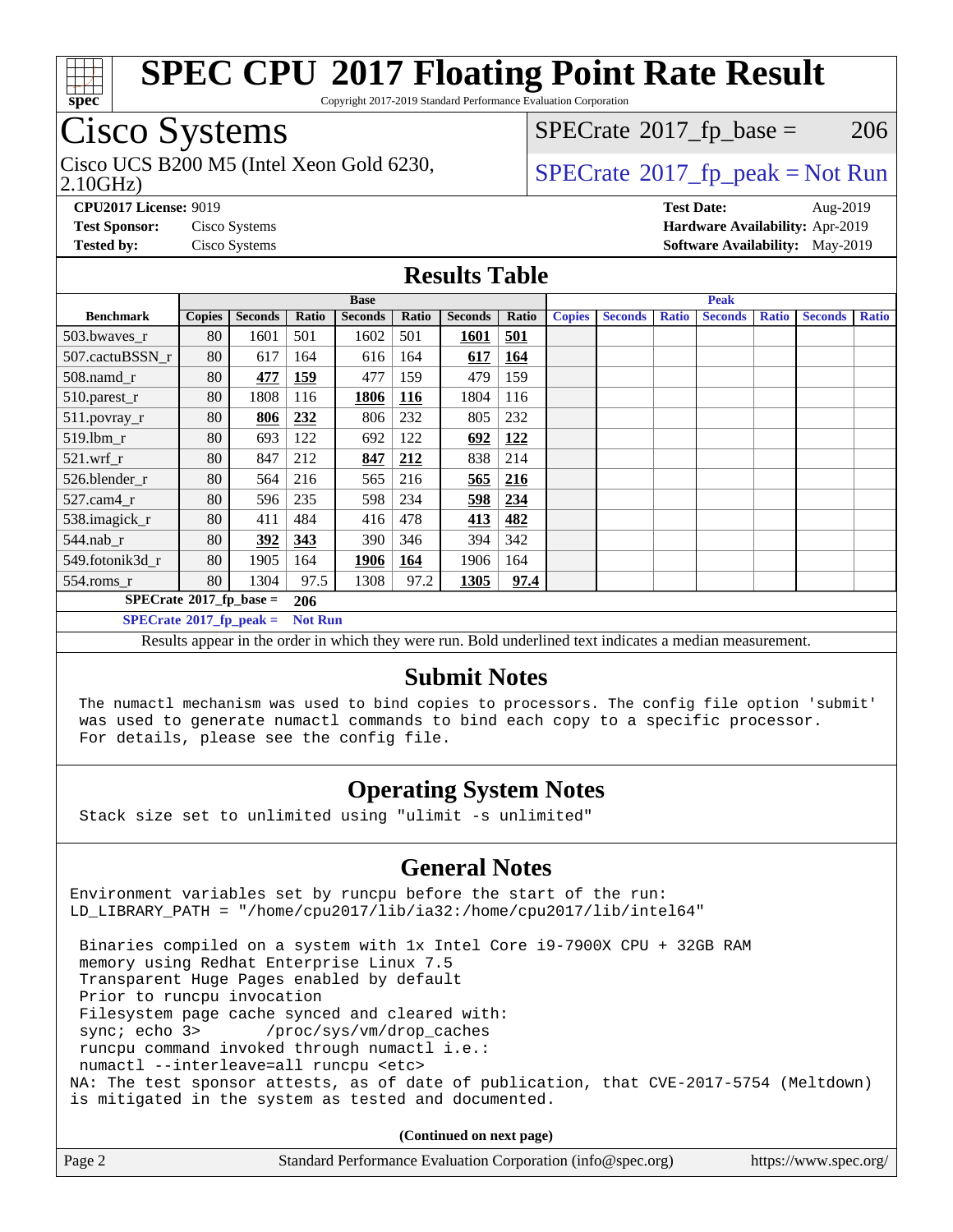

Copyright 2017-2019 Standard Performance Evaluation Corporation

### Cisco Systems

Cisco UCS B200 M5 (Intel Xeon Gold 6230,  $SPECTaE^{\circ}2017$  fp\_peak = Not Run

 $SPECTate$ <sup>®</sup>[2017\\_fp\\_base =](http://www.spec.org/auto/cpu2017/Docs/result-fields.html#SPECrate2017fpbase) 206

2.10GHz)

**[CPU2017 License:](http://www.spec.org/auto/cpu2017/Docs/result-fields.html#CPU2017License)** 9019 **[Test Date:](http://www.spec.org/auto/cpu2017/Docs/result-fields.html#TestDate)** Aug-2019 **[Test Sponsor:](http://www.spec.org/auto/cpu2017/Docs/result-fields.html#TestSponsor)** Cisco Systems **[Hardware Availability:](http://www.spec.org/auto/cpu2017/Docs/result-fields.html#HardwareAvailability)** Apr-2019 **[Tested by:](http://www.spec.org/auto/cpu2017/Docs/result-fields.html#Testedby)** Cisco Systems **[Software Availability:](http://www.spec.org/auto/cpu2017/Docs/result-fields.html#SoftwareAvailability)** May-2019

#### **[General Notes \(Continued\)](http://www.spec.org/auto/cpu2017/Docs/result-fields.html#GeneralNotes)**

Yes: The test sponsor attests, as of date of publication, that CVE-2017-5753 (Spectre variant 1) is mitigated in the system as tested and documented. Yes: The test sponsor attests, as of date of publication, that CVE-2017-5715 (Spectre variant 2) is mitigated in the system as tested and documented.

#### **[Platform Notes](http://www.spec.org/auto/cpu2017/Docs/result-fields.html#PlatformNotes)**

Page 3 Standard Performance Evaluation Corporation [\(info@spec.org\)](mailto:info@spec.org) <https://www.spec.org/> BIOS Settings: Intel HyperThreading Technology set to Enabled CPU performance set to Enterprise Power Performance Tuning set to OS Controls SNC set to Enabled IMC Interleaving set to 1-way Interleave Patrol Scrub set to Disabled Sysinfo program /home/cpu2017/bin/sysinfo Rev: r5797 of 2017-06-14 96c45e4568ad54c135fd618bcc091c0f running on linux-3xnd Sat Aug 17 17:27:45 2019 SUT (System Under Test) info as seen by some common utilities. For more information on this section, see <https://www.spec.org/cpu2017/Docs/config.html#sysinfo> From /proc/cpuinfo model name : Intel(R) Xeon(R) Gold 6230 CPU @ 2.10GHz 2 "physical id"s (chips) 80 "processors" cores, siblings (Caution: counting these is hw and system dependent. The following excerpts from /proc/cpuinfo might not be reliable. Use with caution.) cpu cores : 20 siblings : 40 physical 0: cores 0 1 2 3 4 8 9 10 11 12 16 17 18 19 20 24 25 26 27 28 physical 1: cores 0 1 2 3 4 8 9 10 11 12 16 17 18 19 20 24 25 26 27 28 From lscpu: Architecture: x86\_64 CPU op-mode(s): 32-bit, 64-bit Byte Order: Little Endian  $CPU(s):$  80 On-line CPU(s) list: 0-79 Thread(s) per core: 2 Core(s) per socket: 20 Socket(s): 2 NUMA node(s): 4 Vendor ID: GenuineIntel CPU family: 6 Model: 85 **(Continued on next page)**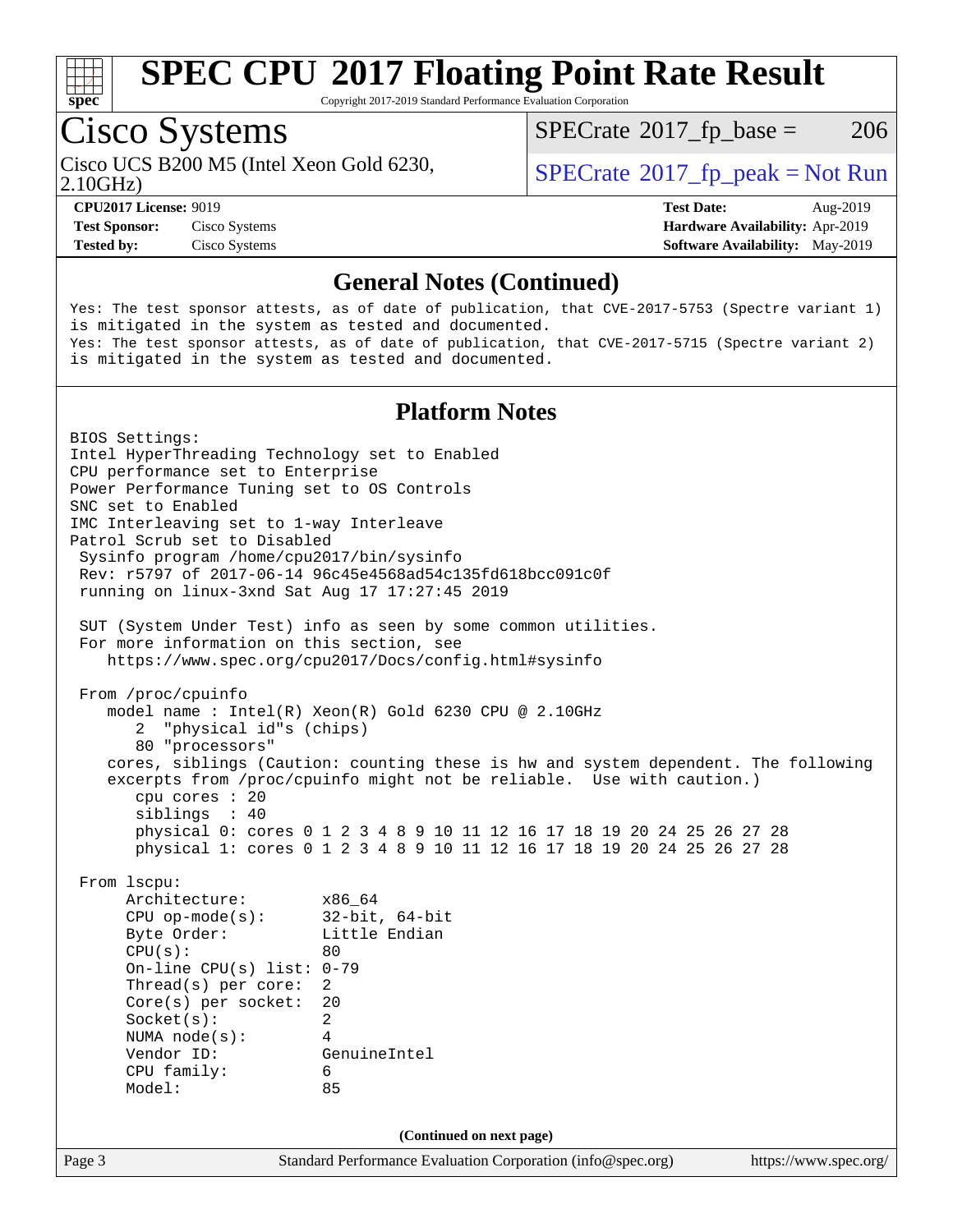

Copyright 2017-2019 Standard Performance Evaluation Corporation

Cisco Systems 2.10GHz) Cisco UCS B200 M5 (Intel Xeon Gold 6230,  $\boxed{\text{SPECrate}^{\circ}2017\_fp\_peak = Not Run}$  $\boxed{\text{SPECrate}^{\circ}2017\_fp\_peak = Not Run}$  $\boxed{\text{SPECrate}^{\circ}2017\_fp\_peak = Not Run}$ 

 $SPECTate@2017_fp\_base = 206$ 

**[CPU2017 License:](http://www.spec.org/auto/cpu2017/Docs/result-fields.html#CPU2017License)** 9019 **[Test Date:](http://www.spec.org/auto/cpu2017/Docs/result-fields.html#TestDate)** Aug-2019 **[Test Sponsor:](http://www.spec.org/auto/cpu2017/Docs/result-fields.html#TestSponsor)** Cisco Systems **[Hardware Availability:](http://www.spec.org/auto/cpu2017/Docs/result-fields.html#HardwareAvailability)** Apr-2019 **[Tested by:](http://www.spec.org/auto/cpu2017/Docs/result-fields.html#Testedby)** Cisco Systems **[Software Availability:](http://www.spec.org/auto/cpu2017/Docs/result-fields.html#SoftwareAvailability)** May-2019

#### **[Platform Notes \(Continued\)](http://www.spec.org/auto/cpu2017/Docs/result-fields.html#PlatformNotes)**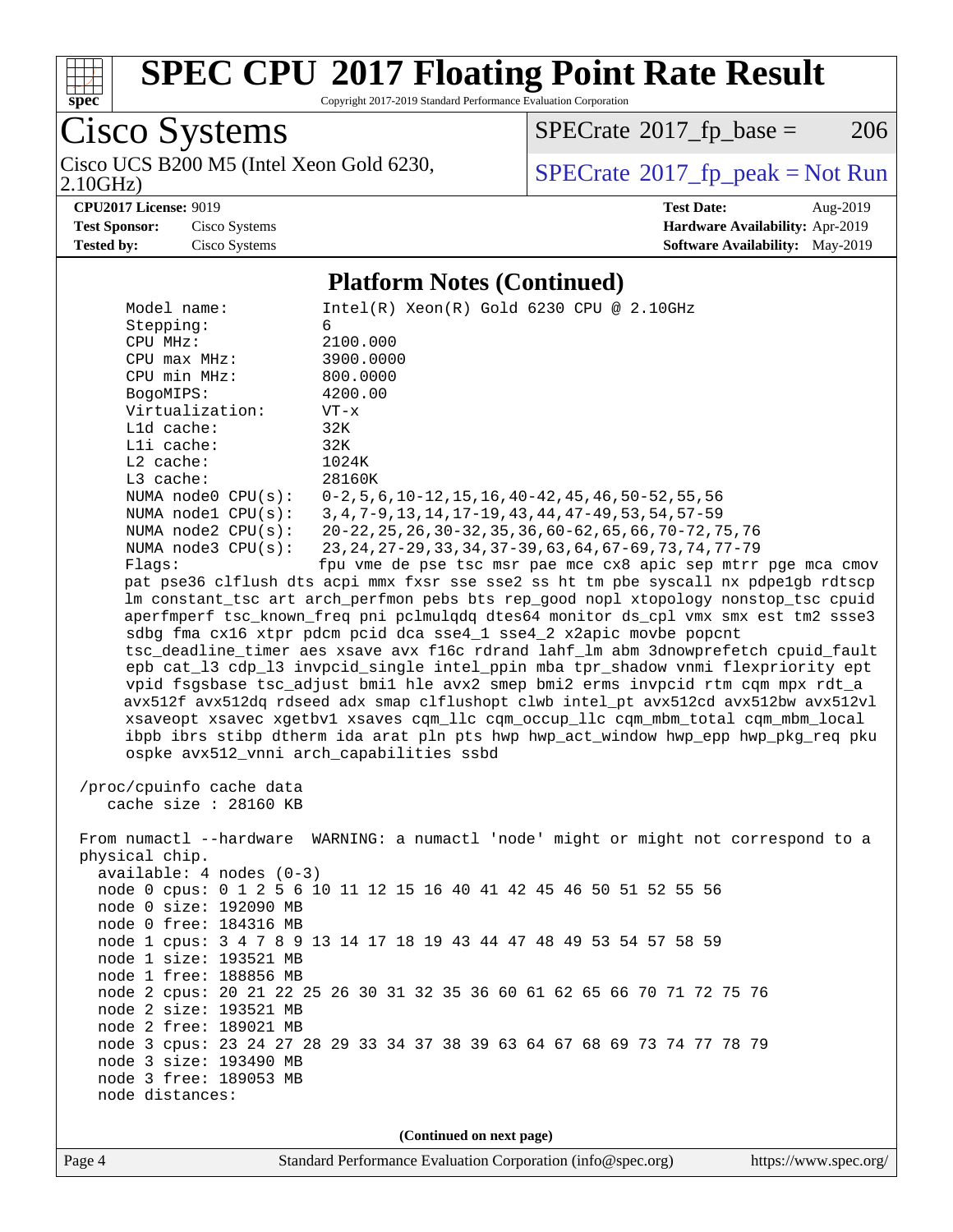

Copyright 2017-2019 Standard Performance Evaluation Corporation

### Cisco Systems

2.10GHz) Cisco UCS B200 M5 (Intel Xeon Gold 6230,  $SPECTR = SPECrate@2017_fp\_peak = Not Run$  $SPECTR = SPECrate@2017_fp\_peak = Not Run$  $SPECTR = SPECrate@2017_fp\_peak = Not Run$ 

 $SPECTate@2017_fp\_base = 206$ 

**[CPU2017 License:](http://www.spec.org/auto/cpu2017/Docs/result-fields.html#CPU2017License)** 9019 **[Test Date:](http://www.spec.org/auto/cpu2017/Docs/result-fields.html#TestDate)** Aug-2019 **[Test Sponsor:](http://www.spec.org/auto/cpu2017/Docs/result-fields.html#TestSponsor)** Cisco Systems **[Hardware Availability:](http://www.spec.org/auto/cpu2017/Docs/result-fields.html#HardwareAvailability)** Apr-2019 **[Tested by:](http://www.spec.org/auto/cpu2017/Docs/result-fields.html#Testedby)** Cisco Systems **[Software Availability:](http://www.spec.org/auto/cpu2017/Docs/result-fields.html#SoftwareAvailability)** May-2019

#### **[Platform Notes \(Continued\)](http://www.spec.org/auto/cpu2017/Docs/result-fields.html#PlatformNotes)** node 0 1 2 3 0: 10 11 21 21 1: 11 10 21 21 2: 21 21 10 11 3: 21 21 11 10 From /proc/meminfo MemTotal: 791167664 kB HugePages\_Total: 0 Hugepagesize: 2048 kB From /etc/\*release\* /etc/\*version\* os-release: NAME="SLES" VERSION="15" VERSION\_ID="15" PRETTY\_NAME="SUSE Linux Enterprise Server 15" ID="sles" ID\_LIKE="suse" ANSI\_COLOR="0;32" CPE\_NAME="cpe:/o:suse:sles:15" uname -a: Linux linux-3xnd 4.12.14-23-default #1 SMP Tue May 29 21:04:44 UTC 2018 (cd0437b) x86\_64 x86\_64 x86\_64 GNU/Linux run-level 3 Aug 17 11:40 SPEC is set to: /home/cpu2017 Filesystem Type Size Used Avail Use% Mounted on /dev/sdb4 xfs 100G 28G 73G 28% /home Additional information from dmidecode follows. WARNING: Use caution when you interpret this section. The 'dmidecode' program reads system data which is "intended to allow hardware to be accurately determined", but the intent may not be met, as there are frequent changes to hardware, firmware, and the "DMTF SMBIOS" standard. BIOS Cisco Systems, Inc. B200M5.4.0.4b.0.0407191258 04/07/2019 Memory: 24x 0xCE00 M393A4K40CB2-CVF 32 GB 2 rank 2933, configured at 2934 (End of data from sysinfo program) **[Compiler Version Notes](http://www.spec.org/auto/cpu2017/Docs/result-fields.html#CompilerVersionNotes)** ============================================================================== C  $| 519.1bm_r(base) 538.imagick_r(base) 544.nab_r(base)$

**(Continued on next page)**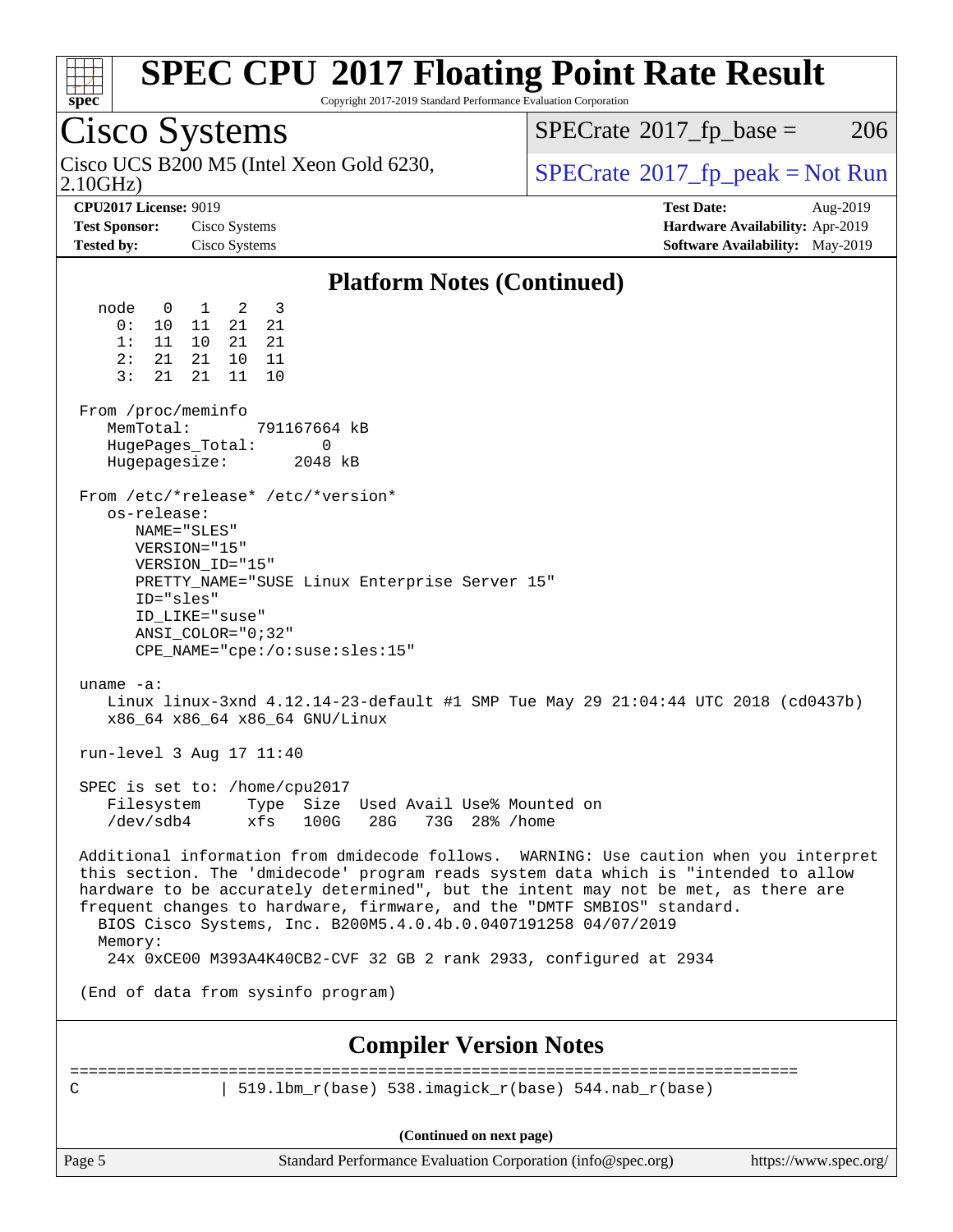

Copyright 2017-2019 Standard Performance Evaluation Corporation

# Cisco Systems

2.10GHz) Cisco UCS B200 M5 (Intel Xeon Gold 6230,  $\boxed{\text{SPECrate}^{\circ}2017\_fp\_peak = Not Run}$  $\boxed{\text{SPECrate}^{\circ}2017\_fp\_peak = Not Run}$  $\boxed{\text{SPECrate}^{\circ}2017\_fp\_peak = Not Run}$ 

 $SPECTate@2017_fp\_base = 206$ 

**[CPU2017 License:](http://www.spec.org/auto/cpu2017/Docs/result-fields.html#CPU2017License)** 9019 **[Test Date:](http://www.spec.org/auto/cpu2017/Docs/result-fields.html#TestDate)** Aug-2019 **[Test Sponsor:](http://www.spec.org/auto/cpu2017/Docs/result-fields.html#TestSponsor)** Cisco Systems **[Hardware Availability:](http://www.spec.org/auto/cpu2017/Docs/result-fields.html#HardwareAvailability)** Apr-2019 **[Tested by:](http://www.spec.org/auto/cpu2017/Docs/result-fields.html#Testedby)** Cisco Systems **[Software Availability:](http://www.spec.org/auto/cpu2017/Docs/result-fields.html#SoftwareAvailability)** May-2019

#### **[Compiler Version Notes \(Continued\)](http://www.spec.org/auto/cpu2017/Docs/result-fields.html#CompilerVersionNotes)**

|         | Intel(R) C Intel(R) 64 Compiler for applications running on Intel(R) 64,<br>Version 19.0.1.144 Build 20181018                                                                          |
|---------|----------------------------------------------------------------------------------------------------------------------------------------------------------------------------------------|
|         | Copyright (C) 1985-2018 Intel Corporation. All rights reserved.                                                                                                                        |
|         |                                                                                                                                                                                        |
| $C++$   | 508.namd_r(base) 510.parest_r(base)                                                                                                                                                    |
|         | Intel(R) $C++$ Intel(R) 64 Compiler for applications running on Intel(R) 64,<br>Version 19.0.1.144 Build 20181018                                                                      |
|         | Copyright (C) 1985-2018 Intel Corporation. All rights reserved.                                                                                                                        |
|         | $C++$ , C $511.povray_r(base) 526.blender_r(base)$                                                                                                                                     |
|         |                                                                                                                                                                                        |
|         | Intel(R) $C++$ Intel(R) 64 Compiler for applications running on Intel(R) 64,<br>Version 19.0.1.144 Build 20181018                                                                      |
|         | Copyright (C) 1985-2018 Intel Corporation. All rights reserved.                                                                                                                        |
|         | Intel(R) C Intel(R) 64 Compiler for applications running on Intel(R) 64,<br>Version 19.0.1.144 Build 20181018                                                                          |
|         |                                                                                                                                                                                        |
|         | Copyright (C) 1985-2018 Intel Corporation. All rights reserved.                                                                                                                        |
|         | $C++$ , C, Fortran   507.cactuBSSN_r(base)<br>-----------------------------------                                                                                                      |
|         | Intel(R) $C++$ Intel(R) 64 Compiler for applications running on Intel(R) 64,                                                                                                           |
|         | Version 19.0.1.144 Build 20181018<br>Copyright (C) 1985-2018 Intel Corporation. All rights reserved.                                                                                   |
|         | Intel(R) C Intel(R) 64 Compiler for applications running on Intel(R) 64,                                                                                                               |
|         | Version 19.0.1.144 Build 20181018<br>Copyright (C) 1985-2018 Intel Corporation. All rights reserved.                                                                                   |
|         | $Intel(R)$ Fortran Intel(R) 64 Compiler for applications running on Intel(R)                                                                                                           |
|         | 64, Version 19.0.1.144 Build 20181018<br>Copyright (C) 1985-2018 Intel Corporation. All rights reserved.                                                                               |
|         |                                                                                                                                                                                        |
|         |                                                                                                                                                                                        |
| Fortran | 503.bwaves_r(base) 549.fotonik3d_r(base) 554.roms_r(base)                                                                                                                              |
|         | Intel(R) Fortran Intel(R) 64 Compiler for applications running on Intel(R)<br>64, Version 19.0.1.144 Build 20181018<br>Copyright (C) 1985-2018 Intel Corporation. All rights reserved. |

**(Continued on next page)**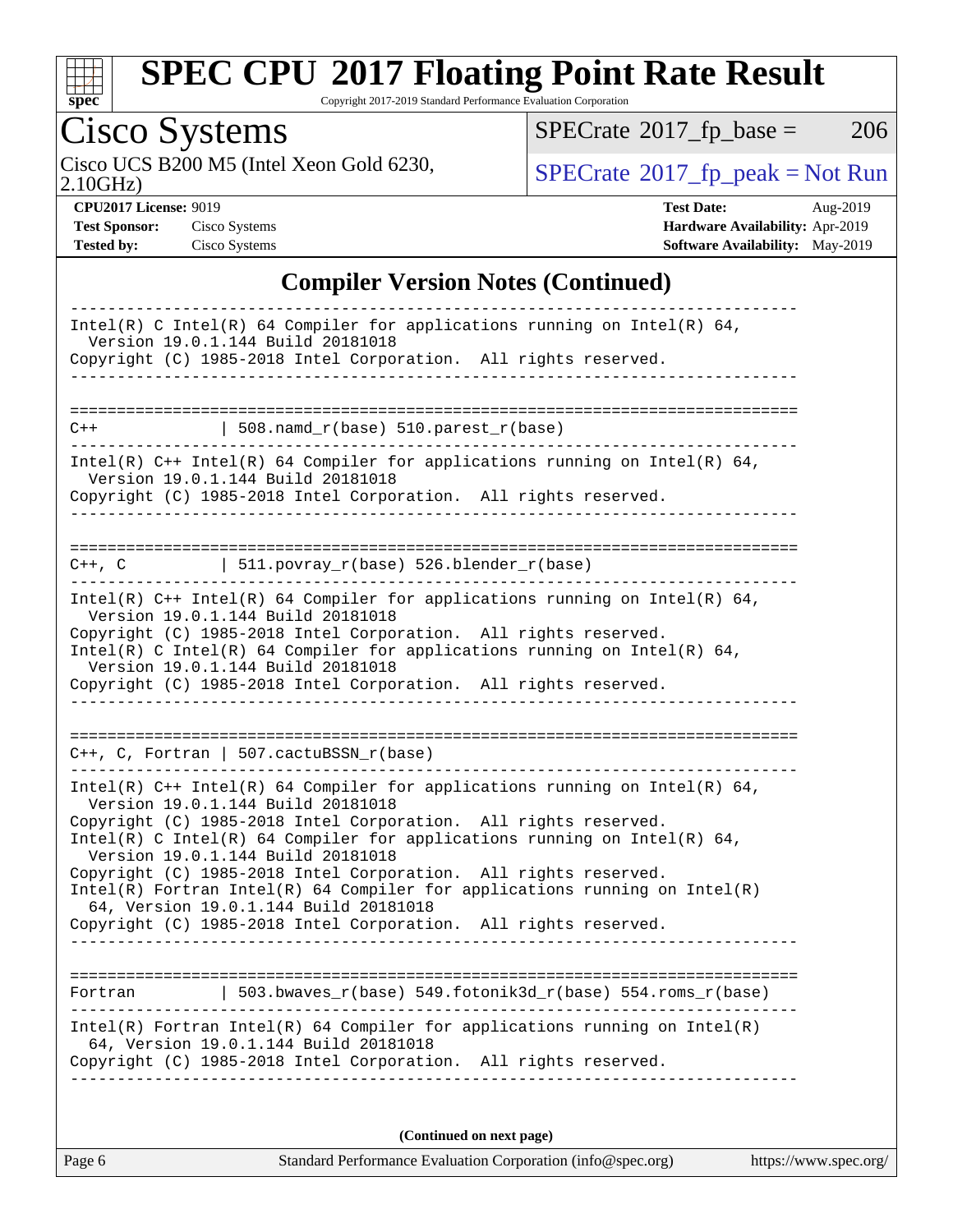

Copyright 2017-2019 Standard Performance Evaluation Corporation

### Cisco Systems

Cisco UCS B200 M5 (Intel Xeon Gold 6230,  $SPECTR = SPECrate^{\circ}2017$  $SPECTR = SPECrate^{\circ}2017$  $SPECTR = SPECrate^{\circ}2017$  [p\_peak = Not Run

 $SPECTate@2017_fp\_base = 206$ 

2.10GHz)

**[CPU2017 License:](http://www.spec.org/auto/cpu2017/Docs/result-fields.html#CPU2017License)** 9019 **[Test Date:](http://www.spec.org/auto/cpu2017/Docs/result-fields.html#TestDate)** Aug-2019 **[Test Sponsor:](http://www.spec.org/auto/cpu2017/Docs/result-fields.html#TestSponsor)** Cisco Systems **[Hardware Availability:](http://www.spec.org/auto/cpu2017/Docs/result-fields.html#HardwareAvailability)** Apr-2019 **[Tested by:](http://www.spec.org/auto/cpu2017/Docs/result-fields.html#Testedby)** Cisco Systems **[Software Availability:](http://www.spec.org/auto/cpu2017/Docs/result-fields.html#SoftwareAvailability)** May-2019

#### **[Compiler Version Notes \(Continued\)](http://www.spec.org/auto/cpu2017/Docs/result-fields.html#CompilerVersionNotes)**

| 521.wrf $r(base)$ 527.cam4 $r(base)$<br>Fortran, C                                                                                                                               |
|----------------------------------------------------------------------------------------------------------------------------------------------------------------------------------|
| Intel(R) Fortran Intel(R) 64 Compiler for applications running on Intel(R)<br>64, Version 19.0.1.144 Build 20181018                                                              |
| Copyright (C) 1985-2018 Intel Corporation. All rights reserved.<br>Intel(R) C Intel(R) 64 Compiler for applications running on Intel(R) 64,<br>Version 19.0.1.144 Build 20181018 |
| Copyright (C) 1985-2018 Intel Corporation. All rights reserved.                                                                                                                  |

### **[Base Compiler Invocation](http://www.spec.org/auto/cpu2017/Docs/result-fields.html#BaseCompilerInvocation)**

[C benchmarks](http://www.spec.org/auto/cpu2017/Docs/result-fields.html#Cbenchmarks):

[icc -m64 -std=c11](http://www.spec.org/cpu2017/results/res2019q3/cpu2017-20190820-17200.flags.html#user_CCbase_intel_icc_64bit_c11_33ee0cdaae7deeeab2a9725423ba97205ce30f63b9926c2519791662299b76a0318f32ddfffdc46587804de3178b4f9328c46fa7c2b0cd779d7a61945c91cd35)

[C++ benchmarks:](http://www.spec.org/auto/cpu2017/Docs/result-fields.html#CXXbenchmarks) [icpc -m64](http://www.spec.org/cpu2017/results/res2019q3/cpu2017-20190820-17200.flags.html#user_CXXbase_intel_icpc_64bit_4ecb2543ae3f1412ef961e0650ca070fec7b7afdcd6ed48761b84423119d1bf6bdf5cad15b44d48e7256388bc77273b966e5eb805aefd121eb22e9299b2ec9d9)

[Fortran benchmarks](http://www.spec.org/auto/cpu2017/Docs/result-fields.html#Fortranbenchmarks): [ifort -m64](http://www.spec.org/cpu2017/results/res2019q3/cpu2017-20190820-17200.flags.html#user_FCbase_intel_ifort_64bit_24f2bb282fbaeffd6157abe4f878425411749daecae9a33200eee2bee2fe76f3b89351d69a8130dd5949958ce389cf37ff59a95e7a40d588e8d3a57e0c3fd751)

[Benchmarks using both Fortran and C](http://www.spec.org/auto/cpu2017/Docs/result-fields.html#BenchmarksusingbothFortranandC): [ifort -m64](http://www.spec.org/cpu2017/results/res2019q3/cpu2017-20190820-17200.flags.html#user_CC_FCbase_intel_ifort_64bit_24f2bb282fbaeffd6157abe4f878425411749daecae9a33200eee2bee2fe76f3b89351d69a8130dd5949958ce389cf37ff59a95e7a40d588e8d3a57e0c3fd751) [icc -m64 -std=c11](http://www.spec.org/cpu2017/results/res2019q3/cpu2017-20190820-17200.flags.html#user_CC_FCbase_intel_icc_64bit_c11_33ee0cdaae7deeeab2a9725423ba97205ce30f63b9926c2519791662299b76a0318f32ddfffdc46587804de3178b4f9328c46fa7c2b0cd779d7a61945c91cd35)

[Benchmarks using both C and C++](http://www.spec.org/auto/cpu2017/Docs/result-fields.html#BenchmarksusingbothCandCXX): [icpc -m64](http://www.spec.org/cpu2017/results/res2019q3/cpu2017-20190820-17200.flags.html#user_CC_CXXbase_intel_icpc_64bit_4ecb2543ae3f1412ef961e0650ca070fec7b7afdcd6ed48761b84423119d1bf6bdf5cad15b44d48e7256388bc77273b966e5eb805aefd121eb22e9299b2ec9d9) [icc -m64 -std=c11](http://www.spec.org/cpu2017/results/res2019q3/cpu2017-20190820-17200.flags.html#user_CC_CXXbase_intel_icc_64bit_c11_33ee0cdaae7deeeab2a9725423ba97205ce30f63b9926c2519791662299b76a0318f32ddfffdc46587804de3178b4f9328c46fa7c2b0cd779d7a61945c91cd35)

[Benchmarks using Fortran, C, and C++:](http://www.spec.org/auto/cpu2017/Docs/result-fields.html#BenchmarksusingFortranCandCXX) [icpc -m64](http://www.spec.org/cpu2017/results/res2019q3/cpu2017-20190820-17200.flags.html#user_CC_CXX_FCbase_intel_icpc_64bit_4ecb2543ae3f1412ef961e0650ca070fec7b7afdcd6ed48761b84423119d1bf6bdf5cad15b44d48e7256388bc77273b966e5eb805aefd121eb22e9299b2ec9d9) [icc -m64 -std=c11](http://www.spec.org/cpu2017/results/res2019q3/cpu2017-20190820-17200.flags.html#user_CC_CXX_FCbase_intel_icc_64bit_c11_33ee0cdaae7deeeab2a9725423ba97205ce30f63b9926c2519791662299b76a0318f32ddfffdc46587804de3178b4f9328c46fa7c2b0cd779d7a61945c91cd35) [ifort -m64](http://www.spec.org/cpu2017/results/res2019q3/cpu2017-20190820-17200.flags.html#user_CC_CXX_FCbase_intel_ifort_64bit_24f2bb282fbaeffd6157abe4f878425411749daecae9a33200eee2bee2fe76f3b89351d69a8130dd5949958ce389cf37ff59a95e7a40d588e8d3a57e0c3fd751)

### **[Base Portability Flags](http://www.spec.org/auto/cpu2017/Docs/result-fields.html#BasePortabilityFlags)**

 503.bwaves\_r: [-DSPEC\\_LP64](http://www.spec.org/cpu2017/results/res2019q3/cpu2017-20190820-17200.flags.html#suite_basePORTABILITY503_bwaves_r_DSPEC_LP64) 507.cactuBSSN\_r: [-DSPEC\\_LP64](http://www.spec.org/cpu2017/results/res2019q3/cpu2017-20190820-17200.flags.html#suite_basePORTABILITY507_cactuBSSN_r_DSPEC_LP64) 508.namd\_r: [-DSPEC\\_LP64](http://www.spec.org/cpu2017/results/res2019q3/cpu2017-20190820-17200.flags.html#suite_basePORTABILITY508_namd_r_DSPEC_LP64) 510.parest\_r: [-DSPEC\\_LP64](http://www.spec.org/cpu2017/results/res2019q3/cpu2017-20190820-17200.flags.html#suite_basePORTABILITY510_parest_r_DSPEC_LP64) 511.povray\_r: [-DSPEC\\_LP64](http://www.spec.org/cpu2017/results/res2019q3/cpu2017-20190820-17200.flags.html#suite_basePORTABILITY511_povray_r_DSPEC_LP64) 519.lbm\_r: [-DSPEC\\_LP64](http://www.spec.org/cpu2017/results/res2019q3/cpu2017-20190820-17200.flags.html#suite_basePORTABILITY519_lbm_r_DSPEC_LP64) 521.wrf\_r: [-DSPEC\\_LP64](http://www.spec.org/cpu2017/results/res2019q3/cpu2017-20190820-17200.flags.html#suite_basePORTABILITY521_wrf_r_DSPEC_LP64) [-DSPEC\\_CASE\\_FLAG](http://www.spec.org/cpu2017/results/res2019q3/cpu2017-20190820-17200.flags.html#b521.wrf_r_baseCPORTABILITY_DSPEC_CASE_FLAG) [-convert big\\_endian](http://www.spec.org/cpu2017/results/res2019q3/cpu2017-20190820-17200.flags.html#user_baseFPORTABILITY521_wrf_r_convert_big_endian_c3194028bc08c63ac5d04de18c48ce6d347e4e562e8892b8bdbdc0214820426deb8554edfa529a3fb25a586e65a3d812c835984020483e7e73212c4d31a38223) 526.blender\_r: [-DSPEC\\_LP64](http://www.spec.org/cpu2017/results/res2019q3/cpu2017-20190820-17200.flags.html#suite_basePORTABILITY526_blender_r_DSPEC_LP64) [-DSPEC\\_LINUX](http://www.spec.org/cpu2017/results/res2019q3/cpu2017-20190820-17200.flags.html#b526.blender_r_baseCPORTABILITY_DSPEC_LINUX) [-funsigned-char](http://www.spec.org/cpu2017/results/res2019q3/cpu2017-20190820-17200.flags.html#user_baseCPORTABILITY526_blender_r_force_uchar_40c60f00ab013830e2dd6774aeded3ff59883ba5a1fc5fc14077f794d777847726e2a5858cbc7672e36e1b067e7e5c1d9a74f7176df07886a243d7cc18edfe67) 527.cam4\_r: [-DSPEC\\_LP64](http://www.spec.org/cpu2017/results/res2019q3/cpu2017-20190820-17200.flags.html#suite_basePORTABILITY527_cam4_r_DSPEC_LP64) [-DSPEC\\_CASE\\_FLAG](http://www.spec.org/cpu2017/results/res2019q3/cpu2017-20190820-17200.flags.html#b527.cam4_r_baseCPORTABILITY_DSPEC_CASE_FLAG) 538.imagick\_r: [-DSPEC\\_LP64](http://www.spec.org/cpu2017/results/res2019q3/cpu2017-20190820-17200.flags.html#suite_basePORTABILITY538_imagick_r_DSPEC_LP64)

**(Continued on next page)**

Page 7 Standard Performance Evaluation Corporation [\(info@spec.org\)](mailto:info@spec.org) <https://www.spec.org/>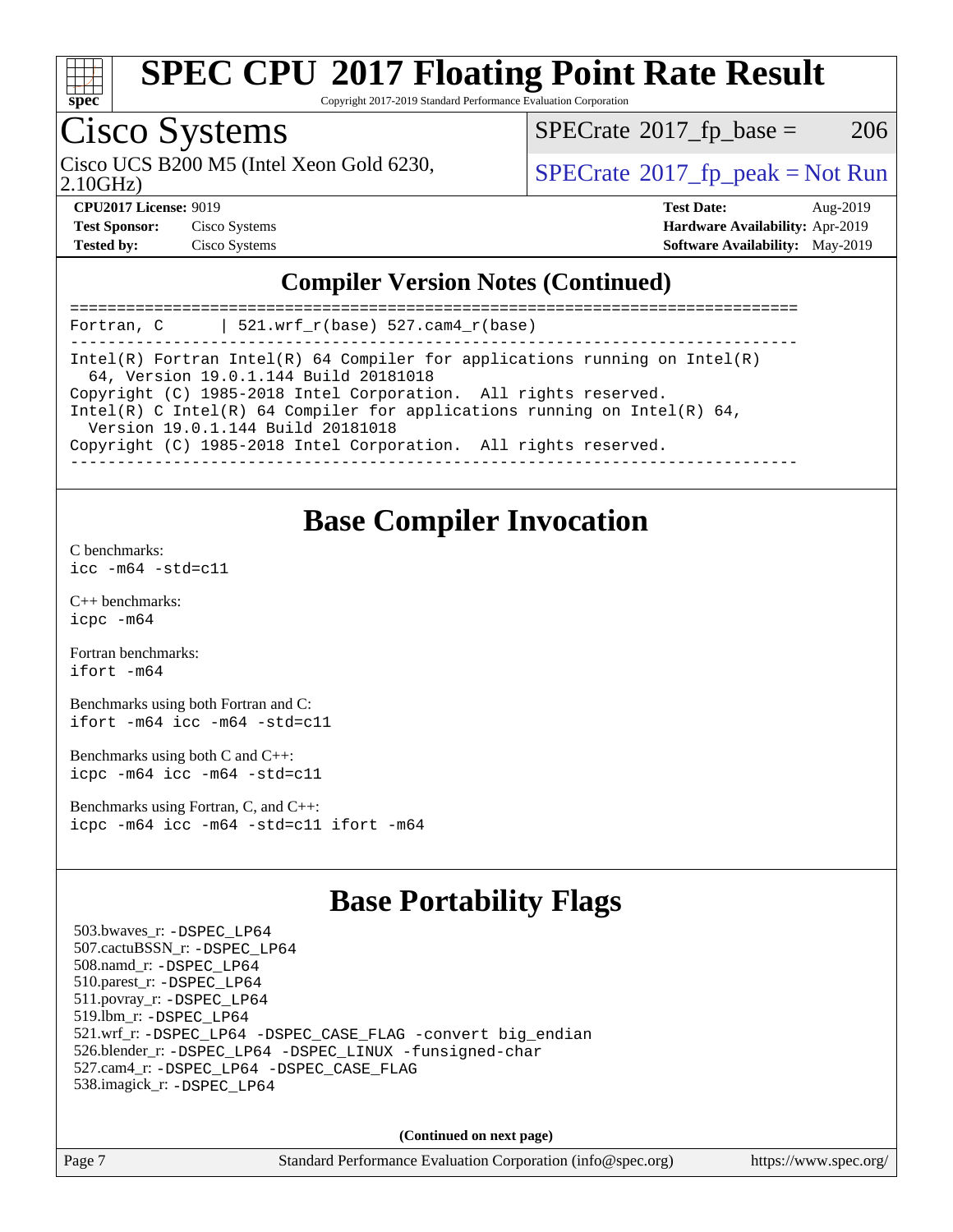

Copyright 2017-2019 Standard Performance Evaluation Corporation

### Cisco Systems

2.10GHz) Cisco UCS B200 M5 (Intel Xeon Gold 6230,  $SPECTa te \textsuperscript{\textdegree}2017$  fp\_peak = Not Run

 $SPECTate@2017_fp\_base = 206$ 

**[Tested by:](http://www.spec.org/auto/cpu2017/Docs/result-fields.html#Testedby)** Cisco Systems **[Software Availability:](http://www.spec.org/auto/cpu2017/Docs/result-fields.html#SoftwareAvailability)** May-2019

**[CPU2017 License:](http://www.spec.org/auto/cpu2017/Docs/result-fields.html#CPU2017License)** 9019 **[Test Date:](http://www.spec.org/auto/cpu2017/Docs/result-fields.html#TestDate)** Aug-2019 **[Test Sponsor:](http://www.spec.org/auto/cpu2017/Docs/result-fields.html#TestSponsor)** Cisco Systems **[Hardware Availability:](http://www.spec.org/auto/cpu2017/Docs/result-fields.html#HardwareAvailability)** Apr-2019

### **[Base Portability Flags \(Continued\)](http://www.spec.org/auto/cpu2017/Docs/result-fields.html#BasePortabilityFlags)**

 544.nab\_r: [-DSPEC\\_LP64](http://www.spec.org/cpu2017/results/res2019q3/cpu2017-20190820-17200.flags.html#suite_basePORTABILITY544_nab_r_DSPEC_LP64) 549.fotonik3d\_r: [-DSPEC\\_LP64](http://www.spec.org/cpu2017/results/res2019q3/cpu2017-20190820-17200.flags.html#suite_basePORTABILITY549_fotonik3d_r_DSPEC_LP64) 554.roms\_r: [-DSPEC\\_LP64](http://www.spec.org/cpu2017/results/res2019q3/cpu2017-20190820-17200.flags.html#suite_basePORTABILITY554_roms_r_DSPEC_LP64)

### **[Base Optimization Flags](http://www.spec.org/auto/cpu2017/Docs/result-fields.html#BaseOptimizationFlags)**

[C benchmarks](http://www.spec.org/auto/cpu2017/Docs/result-fields.html#Cbenchmarks):

[-xCORE-AVX512](http://www.spec.org/cpu2017/results/res2019q3/cpu2017-20190820-17200.flags.html#user_CCbase_f-xCORE-AVX512) [-ipo](http://www.spec.org/cpu2017/results/res2019q3/cpu2017-20190820-17200.flags.html#user_CCbase_f-ipo) [-O3](http://www.spec.org/cpu2017/results/res2019q3/cpu2017-20190820-17200.flags.html#user_CCbase_f-O3) [-no-prec-div](http://www.spec.org/cpu2017/results/res2019q3/cpu2017-20190820-17200.flags.html#user_CCbase_f-no-prec-div) [-qopt-prefetch](http://www.spec.org/cpu2017/results/res2019q3/cpu2017-20190820-17200.flags.html#user_CCbase_f-qopt-prefetch) [-ffinite-math-only](http://www.spec.org/cpu2017/results/res2019q3/cpu2017-20190820-17200.flags.html#user_CCbase_f_finite_math_only_cb91587bd2077682c4b38af759c288ed7c732db004271a9512da14a4f8007909a5f1427ecbf1a0fb78ff2a814402c6114ac565ca162485bbcae155b5e4258871) [-qopt-mem-layout-trans=4](http://www.spec.org/cpu2017/results/res2019q3/cpu2017-20190820-17200.flags.html#user_CCbase_f-qopt-mem-layout-trans_fa39e755916c150a61361b7846f310bcdf6f04e385ef281cadf3647acec3f0ae266d1a1d22d972a7087a248fd4e6ca390a3634700869573d231a252c784941a8)

[C++ benchmarks:](http://www.spec.org/auto/cpu2017/Docs/result-fields.html#CXXbenchmarks)

[-xCORE-AVX512](http://www.spec.org/cpu2017/results/res2019q3/cpu2017-20190820-17200.flags.html#user_CXXbase_f-xCORE-AVX512) [-ipo](http://www.spec.org/cpu2017/results/res2019q3/cpu2017-20190820-17200.flags.html#user_CXXbase_f-ipo) [-O3](http://www.spec.org/cpu2017/results/res2019q3/cpu2017-20190820-17200.flags.html#user_CXXbase_f-O3) [-no-prec-div](http://www.spec.org/cpu2017/results/res2019q3/cpu2017-20190820-17200.flags.html#user_CXXbase_f-no-prec-div) [-qopt-prefetch](http://www.spec.org/cpu2017/results/res2019q3/cpu2017-20190820-17200.flags.html#user_CXXbase_f-qopt-prefetch) [-ffinite-math-only](http://www.spec.org/cpu2017/results/res2019q3/cpu2017-20190820-17200.flags.html#user_CXXbase_f_finite_math_only_cb91587bd2077682c4b38af759c288ed7c732db004271a9512da14a4f8007909a5f1427ecbf1a0fb78ff2a814402c6114ac565ca162485bbcae155b5e4258871) [-qopt-mem-layout-trans=4](http://www.spec.org/cpu2017/results/res2019q3/cpu2017-20190820-17200.flags.html#user_CXXbase_f-qopt-mem-layout-trans_fa39e755916c150a61361b7846f310bcdf6f04e385ef281cadf3647acec3f0ae266d1a1d22d972a7087a248fd4e6ca390a3634700869573d231a252c784941a8)

[Fortran benchmarks](http://www.spec.org/auto/cpu2017/Docs/result-fields.html#Fortranbenchmarks):

[-xCORE-AVX512](http://www.spec.org/cpu2017/results/res2019q3/cpu2017-20190820-17200.flags.html#user_FCbase_f-xCORE-AVX512) [-ipo](http://www.spec.org/cpu2017/results/res2019q3/cpu2017-20190820-17200.flags.html#user_FCbase_f-ipo) [-O3](http://www.spec.org/cpu2017/results/res2019q3/cpu2017-20190820-17200.flags.html#user_FCbase_f-O3) [-no-prec-div](http://www.spec.org/cpu2017/results/res2019q3/cpu2017-20190820-17200.flags.html#user_FCbase_f-no-prec-div) [-qopt-prefetch](http://www.spec.org/cpu2017/results/res2019q3/cpu2017-20190820-17200.flags.html#user_FCbase_f-qopt-prefetch) [-ffinite-math-only](http://www.spec.org/cpu2017/results/res2019q3/cpu2017-20190820-17200.flags.html#user_FCbase_f_finite_math_only_cb91587bd2077682c4b38af759c288ed7c732db004271a9512da14a4f8007909a5f1427ecbf1a0fb78ff2a814402c6114ac565ca162485bbcae155b5e4258871) [-qopt-mem-layout-trans=4](http://www.spec.org/cpu2017/results/res2019q3/cpu2017-20190820-17200.flags.html#user_FCbase_f-qopt-mem-layout-trans_fa39e755916c150a61361b7846f310bcdf6f04e385ef281cadf3647acec3f0ae266d1a1d22d972a7087a248fd4e6ca390a3634700869573d231a252c784941a8) [-auto](http://www.spec.org/cpu2017/results/res2019q3/cpu2017-20190820-17200.flags.html#user_FCbase_f-auto) [-nostandard-realloc-lhs](http://www.spec.org/cpu2017/results/res2019q3/cpu2017-20190820-17200.flags.html#user_FCbase_f_2003_std_realloc_82b4557e90729c0f113870c07e44d33d6f5a304b4f63d4c15d2d0f1fab99f5daaed73bdb9275d9ae411527f28b936061aa8b9c8f2d63842963b95c9dd6426b8a) [-align array32byte](http://www.spec.org/cpu2017/results/res2019q3/cpu2017-20190820-17200.flags.html#user_FCbase_align_array32byte_b982fe038af199962ba9a80c053b8342c548c85b40b8e86eb3cc33dee0d7986a4af373ac2d51c3f7cf710a18d62fdce2948f201cd044323541f22fc0fffc51b6)

[Benchmarks using both Fortran and C](http://www.spec.org/auto/cpu2017/Docs/result-fields.html#BenchmarksusingbothFortranandC):

[-xCORE-AVX512](http://www.spec.org/cpu2017/results/res2019q3/cpu2017-20190820-17200.flags.html#user_CC_FCbase_f-xCORE-AVX512) [-ipo](http://www.spec.org/cpu2017/results/res2019q3/cpu2017-20190820-17200.flags.html#user_CC_FCbase_f-ipo) [-O3](http://www.spec.org/cpu2017/results/res2019q3/cpu2017-20190820-17200.flags.html#user_CC_FCbase_f-O3) [-no-prec-div](http://www.spec.org/cpu2017/results/res2019q3/cpu2017-20190820-17200.flags.html#user_CC_FCbase_f-no-prec-div) [-qopt-prefetch](http://www.spec.org/cpu2017/results/res2019q3/cpu2017-20190820-17200.flags.html#user_CC_FCbase_f-qopt-prefetch) [-ffinite-math-only](http://www.spec.org/cpu2017/results/res2019q3/cpu2017-20190820-17200.flags.html#user_CC_FCbase_f_finite_math_only_cb91587bd2077682c4b38af759c288ed7c732db004271a9512da14a4f8007909a5f1427ecbf1a0fb78ff2a814402c6114ac565ca162485bbcae155b5e4258871) [-qopt-mem-layout-trans=4](http://www.spec.org/cpu2017/results/res2019q3/cpu2017-20190820-17200.flags.html#user_CC_FCbase_f-qopt-mem-layout-trans_fa39e755916c150a61361b7846f310bcdf6f04e385ef281cadf3647acec3f0ae266d1a1d22d972a7087a248fd4e6ca390a3634700869573d231a252c784941a8) [-auto](http://www.spec.org/cpu2017/results/res2019q3/cpu2017-20190820-17200.flags.html#user_CC_FCbase_f-auto) [-nostandard-realloc-lhs](http://www.spec.org/cpu2017/results/res2019q3/cpu2017-20190820-17200.flags.html#user_CC_FCbase_f_2003_std_realloc_82b4557e90729c0f113870c07e44d33d6f5a304b4f63d4c15d2d0f1fab99f5daaed73bdb9275d9ae411527f28b936061aa8b9c8f2d63842963b95c9dd6426b8a) [-align array32byte](http://www.spec.org/cpu2017/results/res2019q3/cpu2017-20190820-17200.flags.html#user_CC_FCbase_align_array32byte_b982fe038af199962ba9a80c053b8342c548c85b40b8e86eb3cc33dee0d7986a4af373ac2d51c3f7cf710a18d62fdce2948f201cd044323541f22fc0fffc51b6)

[Benchmarks using both C and C++](http://www.spec.org/auto/cpu2017/Docs/result-fields.html#BenchmarksusingbothCandCXX):

[-xCORE-AVX512](http://www.spec.org/cpu2017/results/res2019q3/cpu2017-20190820-17200.flags.html#user_CC_CXXbase_f-xCORE-AVX512) [-ipo](http://www.spec.org/cpu2017/results/res2019q3/cpu2017-20190820-17200.flags.html#user_CC_CXXbase_f-ipo) [-O3](http://www.spec.org/cpu2017/results/res2019q3/cpu2017-20190820-17200.flags.html#user_CC_CXXbase_f-O3) [-no-prec-div](http://www.spec.org/cpu2017/results/res2019q3/cpu2017-20190820-17200.flags.html#user_CC_CXXbase_f-no-prec-div) [-qopt-prefetch](http://www.spec.org/cpu2017/results/res2019q3/cpu2017-20190820-17200.flags.html#user_CC_CXXbase_f-qopt-prefetch) [-ffinite-math-only](http://www.spec.org/cpu2017/results/res2019q3/cpu2017-20190820-17200.flags.html#user_CC_CXXbase_f_finite_math_only_cb91587bd2077682c4b38af759c288ed7c732db004271a9512da14a4f8007909a5f1427ecbf1a0fb78ff2a814402c6114ac565ca162485bbcae155b5e4258871) [-qopt-mem-layout-trans=4](http://www.spec.org/cpu2017/results/res2019q3/cpu2017-20190820-17200.flags.html#user_CC_CXXbase_f-qopt-mem-layout-trans_fa39e755916c150a61361b7846f310bcdf6f04e385ef281cadf3647acec3f0ae266d1a1d22d972a7087a248fd4e6ca390a3634700869573d231a252c784941a8)

[Benchmarks using Fortran, C, and C++:](http://www.spec.org/auto/cpu2017/Docs/result-fields.html#BenchmarksusingFortranCandCXX)

[-xCORE-AVX512](http://www.spec.org/cpu2017/results/res2019q3/cpu2017-20190820-17200.flags.html#user_CC_CXX_FCbase_f-xCORE-AVX512) [-ipo](http://www.spec.org/cpu2017/results/res2019q3/cpu2017-20190820-17200.flags.html#user_CC_CXX_FCbase_f-ipo) [-O3](http://www.spec.org/cpu2017/results/res2019q3/cpu2017-20190820-17200.flags.html#user_CC_CXX_FCbase_f-O3) [-no-prec-div](http://www.spec.org/cpu2017/results/res2019q3/cpu2017-20190820-17200.flags.html#user_CC_CXX_FCbase_f-no-prec-div) [-qopt-prefetch](http://www.spec.org/cpu2017/results/res2019q3/cpu2017-20190820-17200.flags.html#user_CC_CXX_FCbase_f-qopt-prefetch) [-ffinite-math-only](http://www.spec.org/cpu2017/results/res2019q3/cpu2017-20190820-17200.flags.html#user_CC_CXX_FCbase_f_finite_math_only_cb91587bd2077682c4b38af759c288ed7c732db004271a9512da14a4f8007909a5f1427ecbf1a0fb78ff2a814402c6114ac565ca162485bbcae155b5e4258871) [-qopt-mem-layout-trans=4](http://www.spec.org/cpu2017/results/res2019q3/cpu2017-20190820-17200.flags.html#user_CC_CXX_FCbase_f-qopt-mem-layout-trans_fa39e755916c150a61361b7846f310bcdf6f04e385ef281cadf3647acec3f0ae266d1a1d22d972a7087a248fd4e6ca390a3634700869573d231a252c784941a8) [-auto](http://www.spec.org/cpu2017/results/res2019q3/cpu2017-20190820-17200.flags.html#user_CC_CXX_FCbase_f-auto) [-nostandard-realloc-lhs](http://www.spec.org/cpu2017/results/res2019q3/cpu2017-20190820-17200.flags.html#user_CC_CXX_FCbase_f_2003_std_realloc_82b4557e90729c0f113870c07e44d33d6f5a304b4f63d4c15d2d0f1fab99f5daaed73bdb9275d9ae411527f28b936061aa8b9c8f2d63842963b95c9dd6426b8a) [-align array32byte](http://www.spec.org/cpu2017/results/res2019q3/cpu2017-20190820-17200.flags.html#user_CC_CXX_FCbase_align_array32byte_b982fe038af199962ba9a80c053b8342c548c85b40b8e86eb3cc33dee0d7986a4af373ac2d51c3f7cf710a18d62fdce2948f201cd044323541f22fc0fffc51b6)

[The flags files that were used to format this result can be browsed at](tmsearch)

<http://www.spec.org/cpu2017/flags/Intel-ic19.0u1-official-linux64.2019-07-09.html> <http://www.spec.org/cpu2017/flags/Cisco-Platform-Settings-V1.2-revH.2019-07-31.html>

[You can also download the XML flags sources by saving the following links:](tmsearch) <http://www.spec.org/cpu2017/flags/Intel-ic19.0u1-official-linux64.2019-07-09.xml> <http://www.spec.org/cpu2017/flags/Cisco-Platform-Settings-V1.2-revH.2019-07-31.xml>

Page 8 Standard Performance Evaluation Corporation [\(info@spec.org\)](mailto:info@spec.org) <https://www.spec.org/>